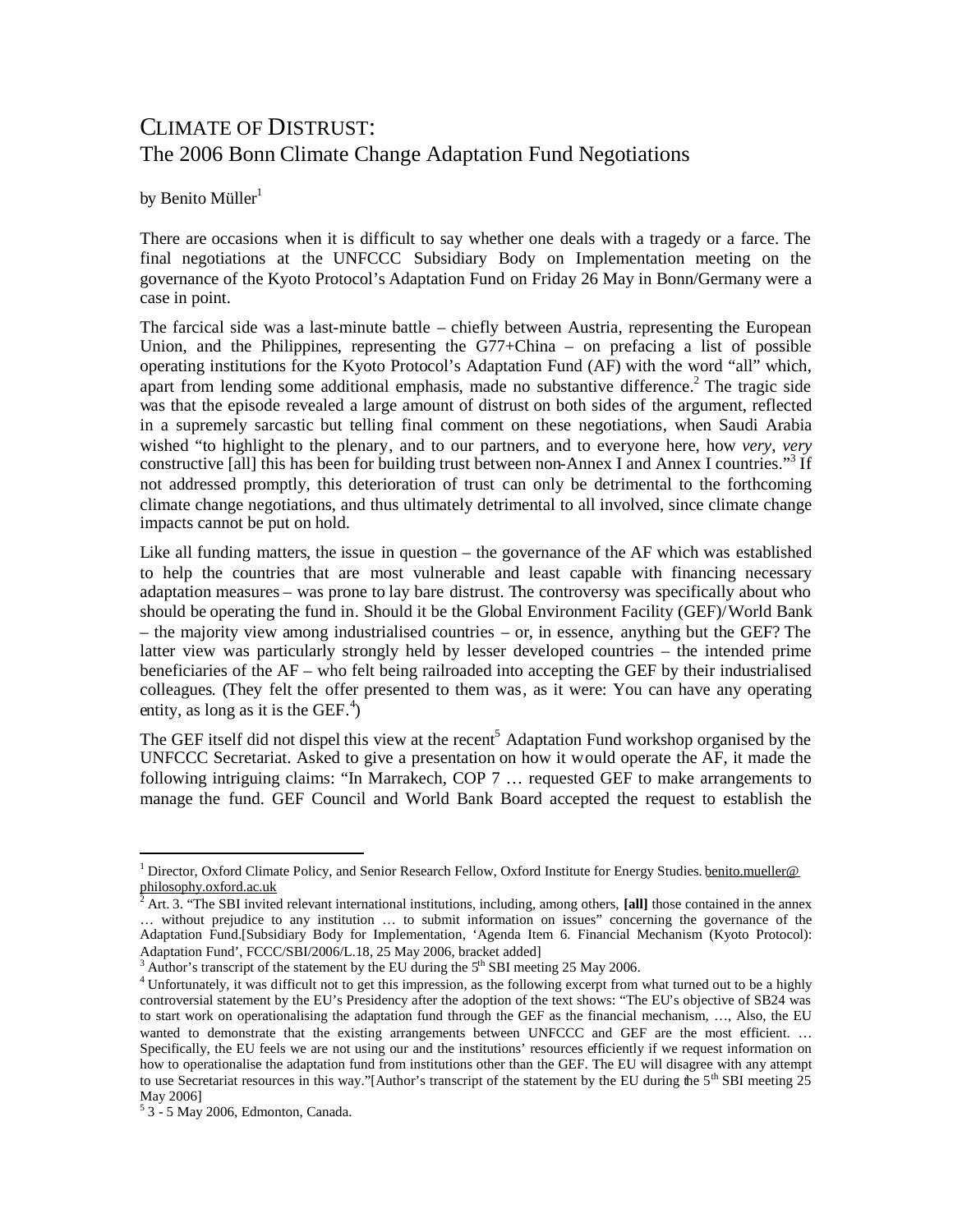Adaptation Fund, including conversion of CER's. GEF Secretariat, Trustee's Office and UNFCCC Secretariat had begun discussions on Adaptation Fund arrangements."[6](#page-1-0)

As a matter of fact, the relevant decision from the Marrakech Accords actually reads: The Conference of Parties "*Decides also* that the adaptation fund shall be operated and managed by an entity entrusted with the operation of the financial mechanism of the Convention<sup>1[7](#page-1-1)</sup>. While it is true that at present the GEF is the only operating entity of the Convention's financial mechanism, the decision does not automatically constitute a mandate for the GEF to manage the Fund, for it does not preclude the COP from considering other institutions. If the decision had implied such a mandate, it would have been difficult to understand why the Secretariat not only commissioned an "Overview of Possible Institutional Options for the Management of the Adaptation Fund" as a background paper for the AF-workshop, but also invited the World Bank, UNEP, UNDP and the Multilateral Fund for the implementation of the Montreal Protocol to present their case for operating the AF.

The GEF is governed by a 32 member Council in which each G7 member – together with China, the Netherlands and Iran – have their own sole representatives, while lesser developed countries are represented through six (on average) eight-member 'constituencies.' This type of differentiated representation is liable to be regarded as unfair by these lesser developed countries, which are typically small emitters and slow growing economies. The GEF Council adoption of the so-called Resource Allocation Framework (RAF) for the GEF Trust Fund – according to





which climate change money is to be channelled primarily to large emitting and rapidly growing countries – did not help matters either. Nor does the GEF's incremental cost principle or the requirement of generating global environmental benefits, particularly when applied to adaptation funding. Or for that matter, the World Bank's AF workshop presentation which in its diagrammatic representation of its proposal for the AF governance depicts the GEF Council as clearly being in charge, with the UNFCCC only mentioned as provider of the share of CDM proceeds.

Even though the RAF, as well as incremental costs and global environmental benefits, have now been excluded from the two UNFCCC funds operated by the GEF, history and the fact that they remain operative for the GEF Trust Fund continue to affect the view of lesser developed countries

<span id="page-1-1"></span><span id="page-1-0"></span><sup>6</sup> GEF, 'Arrangements for the Management of the Adaptation Fund: Global Environment Facility (GEF)', http://unfccc.int/files/cooperation\_and\_support/financial\_mechanism/adaptation\_fund/application/vnd.ms-powerpoint/5  $^7$  Art. 4,10/CP7, emphasis added.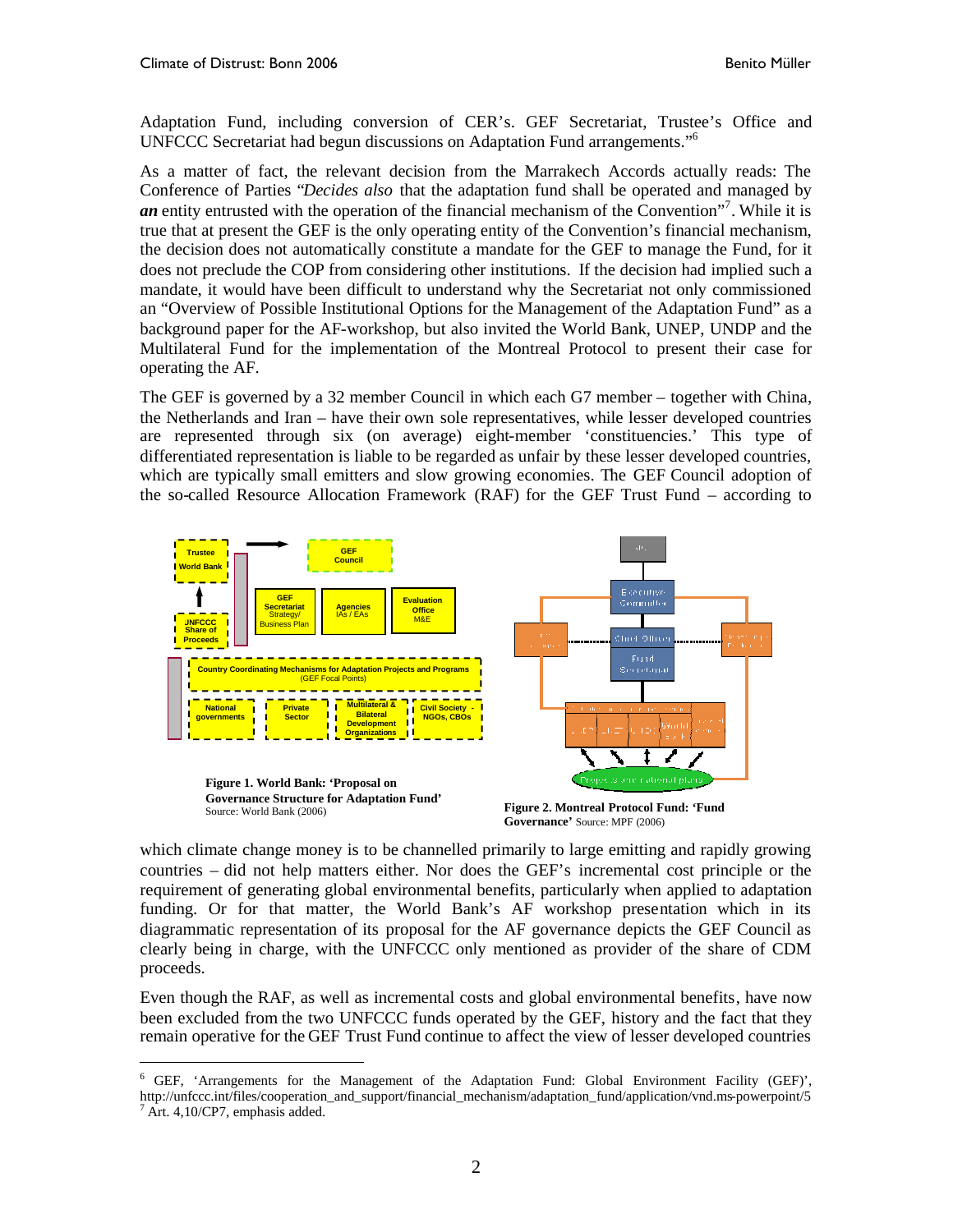of the GEF, its Council, and the ability of the COP to protect COP funding from unwarranted (GEF Council-) influence. It is therefore not surprising that the governance structure of the Montreal Protocol Fund (Fig. 2) has been put forward as an alternative to the GEF/World Bank proposal.

It may, of course, be possible for the GEF operations to be suitably safeguarded to assuage these fears. What is clear is that imposing the GEF as operating entity of the Adaptation Fund will only aggravate the situation. The only way forward is to engage in an open-minded and constructive discussion on the 'pros' and 'cons' of the main options. The reasons put forward by the World Bank at the AF-workshop as to why the AF should be managed by the GEF, are pertinent in this context, as they reflect the main objections to a 'stand alone' operation of the AF, namely (i) avoidable transaction costs, and (ii) *unité de doctrine*:

- "GEF management of AF with other Funds (GEF TF/SCCF/ LCDF) avoids additional costs and time associated with standalone administration of the Adaptation Fund
- $\bullet$  Experience in managing GEF Trust Funds permits application of same standards/oversight to Adaptation Fund
- Small and uncertain size of Adaptation Fund can be better managed as compliment to the portfolio of GEF Trust funds
- Adaptation fund could benefit from the larger co-financing and global program resources
- $\bullet$  Use of existing trustee infrastructure to manage the Adaptation Fund can result in significant cost savings, which could be ploughed back into the fund to support more projects."

The first of the WB conclusions, for example, is based on the reasonable assumption that the administrative costs of a stand alone fund would be 5 percent of the fund volume. What is curious in light of the claim is that according to the UNFCCC Background Paper, this is in fact slightly *lower*than the administrative cost share of the GEF operated Least Developed Country Fund.<sup>8</sup>

As to the "small and uncertain size" of the AF, there is no doubt that at current (World Bank) estimates for 2012 of between \$270 to \$600million,<sup>[9](#page-2-1)</sup> the fund will not be able to cover the expected annual developing country adaptation costs of between \$9 and \$41 billion<sup>[10](#page-2-2)</sup>. But it is also clear that the funds that will flow will do so at a steady rate, free of the uncertainties of donor replenishment rounds (one of the main drawing points of the AF!). Moreover, it stands to reason<sup>[11](#page-2-3)</sup> that in light of the above-mentioned funding gap, additional significant sums of private sector money will sooner than later have to be raised for adaptation funding, and that the natural home of this money will be the AF.

Indeed, the source of the AF replenishments is one of the key factors why the choice of the GEF – with its differentiated voting procedures – as operating entity for the Adaptation Fund is more controversial than it was in the case of the other two climate change funds. The Convention Funds are replenished by voluntary donor contributions, while the Adaptation fund is meant to be primarily replenished through a two percent levy on the Kyoto Protocol Clean Development

<span id="page-2-0"></span><sup>&</sup>lt;sup>8</sup> "At the project level, as of April 24 2005, 43 national NAPAs and two global support projects have been approved and amounted to US\$9,415,219. Allocations made for IA fees amounted to US\$1,048,191 (9%), and net allocations made for administrative budgets by GEFSEC were US\$600,679 (5.3%). However, it is not clear what amounts were disbursed for M&E of projects financed under the LDCF nor or other special funds such as the SCCF."[UNFCCC  $(2006):12$ , emphasis added]

<span id="page-2-2"></span><span id="page-2-1"></span><sup>9</sup> World Bank Edmonton Presentation

<sup>10</sup> See World Bank Environmentally & Socially Sustainable Development and Infrastructure Vice Presidencies, 'Clean Energy And Development: Towards An Investment Framework' Development Committee (Joint Ministerial Committee of the Boards of Governors of the World Bank and the International Monetary Fund on the Transfer of Real Resources to Developing Countries), Washington D.C./USA: 5 April 2006

<span id="page-2-3"></span><sup>&</sup>lt;sup>11</sup> See Benito Müller, 'The World Bank Investment Framework Initiative,' OIES (forthcoming)